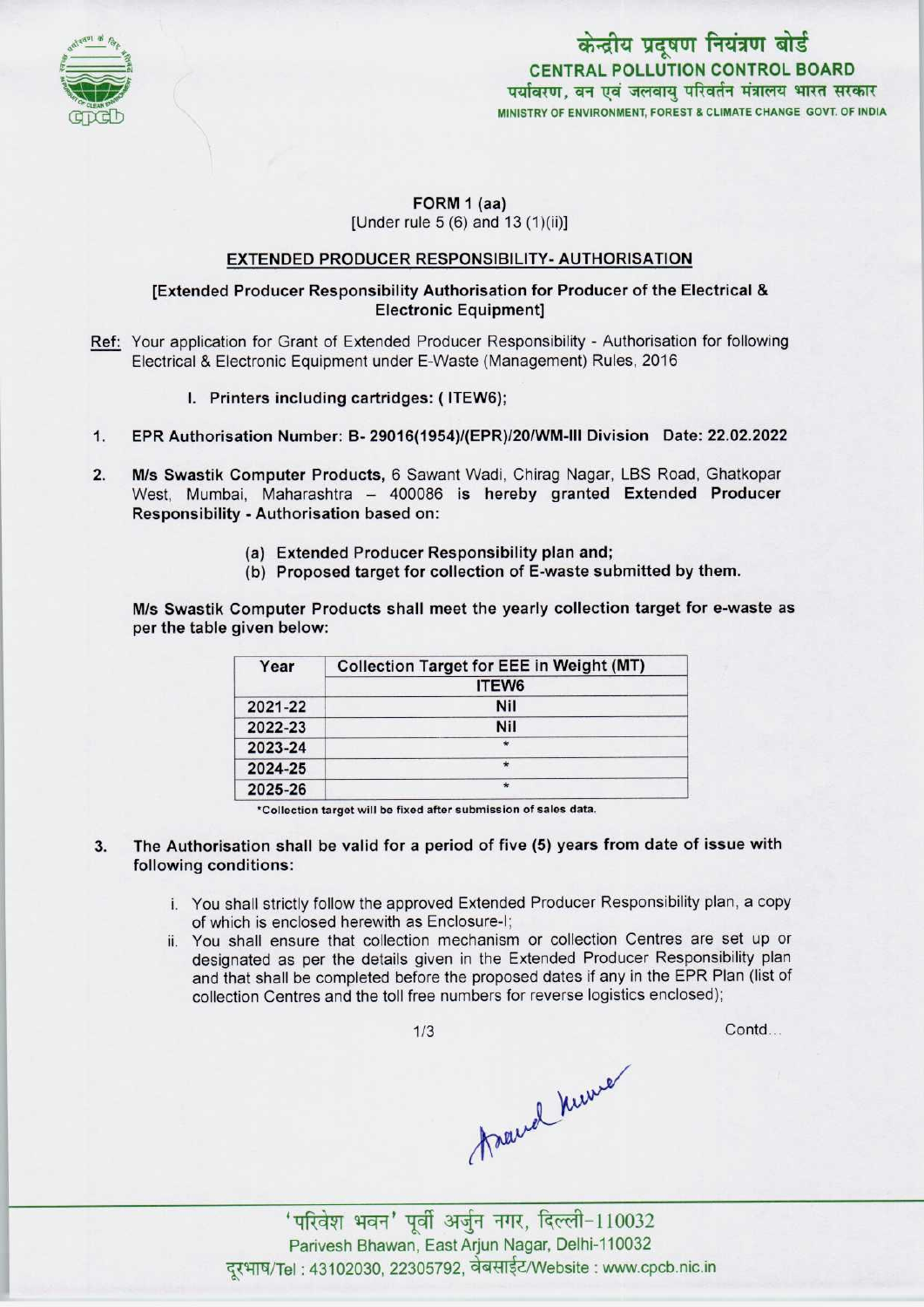

#### From pre page.....

- if the page......<br>in that all the collected e-waste is channelized to your You shall ensure that all the collected e-waste is charmon been industrial dismantler/recycler M/s E-waste Recyclers India Shed No.15, Roz ka Meo Industrial<br>Area, Nuh, Haryana and record shall be maintained at dismantler/recycler and at your end.<br>your end.
- records available for scrutiny by Central Pollution Control Board; y. You shall file and available for scrutiny by Central Pollution Control Board on or records available for scrutiny by Central Pollution Control Control Board on or
- You shall file annual returns in Form-3 to the Gential Yearto which that returns relates

# vi. General Terms & Conditions of the Authorisation:

- a.The authorisation shall comply with provisions of the Environment (Protection) Act, a. The authorisation shall comply with provisions of the Environment (1998)<br>1986 and the E-waste (Management) Rules, 2016 made there under;<br>the request of
- b. The authorisation or its renewal shall be produced for inspection at the request of an officer authorised by the Central Pollution Control Board; b. The authorisation or its renewal shall be produced for inspection at the requirement of the approved Extended Producer Responsibility plan should be
- Any change in the approved Extended Producer Responsibility plan enter Any change in the approved Extended Product Responsibility plan enter
- informed to Central Pollution Control Board within 15 days on the communicated by Central Pollution Control Board within sixty days;<br>be communicated by Central Pollution Control Board within sixty days; d. It is the duty of the authorised person to take prior permission of the Central<br>Pollution Control Board to close down any collection centre/points or any other
- facility which are part of the EPR plan; e. An application for the renewal of authorisation shall be made as laid down in sub-
- e. An application for the renewal of authorisation shall be made as laid down in<br>rule (vi) of rule of 13(1) the E-Waste (Management) Rules, 2016;<br>rule (vi) of rule of 13(1) the E-Waste (Management) Rules, 2016; The Board reserves right to cancel/amend/revoke the authorisation at any time as per the policy of the Board or Government.

# vii. Additional Conditions: -

- a) That the applicant will submit annual sales data along with annual returns;
- a) That the applicant will submit annual sales data along with armual retains, That the applicant has to ensure that the addresses or collection points centres
- them in their EPR Plan are correct and traceable and the collection points/centres<br>are functional;<br>c) That the applicant will submit revised application for grant of EPR Authorisation in
- case of applicant adding/changing PRO or changing its EPR Plan;

 $2/3$ 

Contd...

forand Knowan